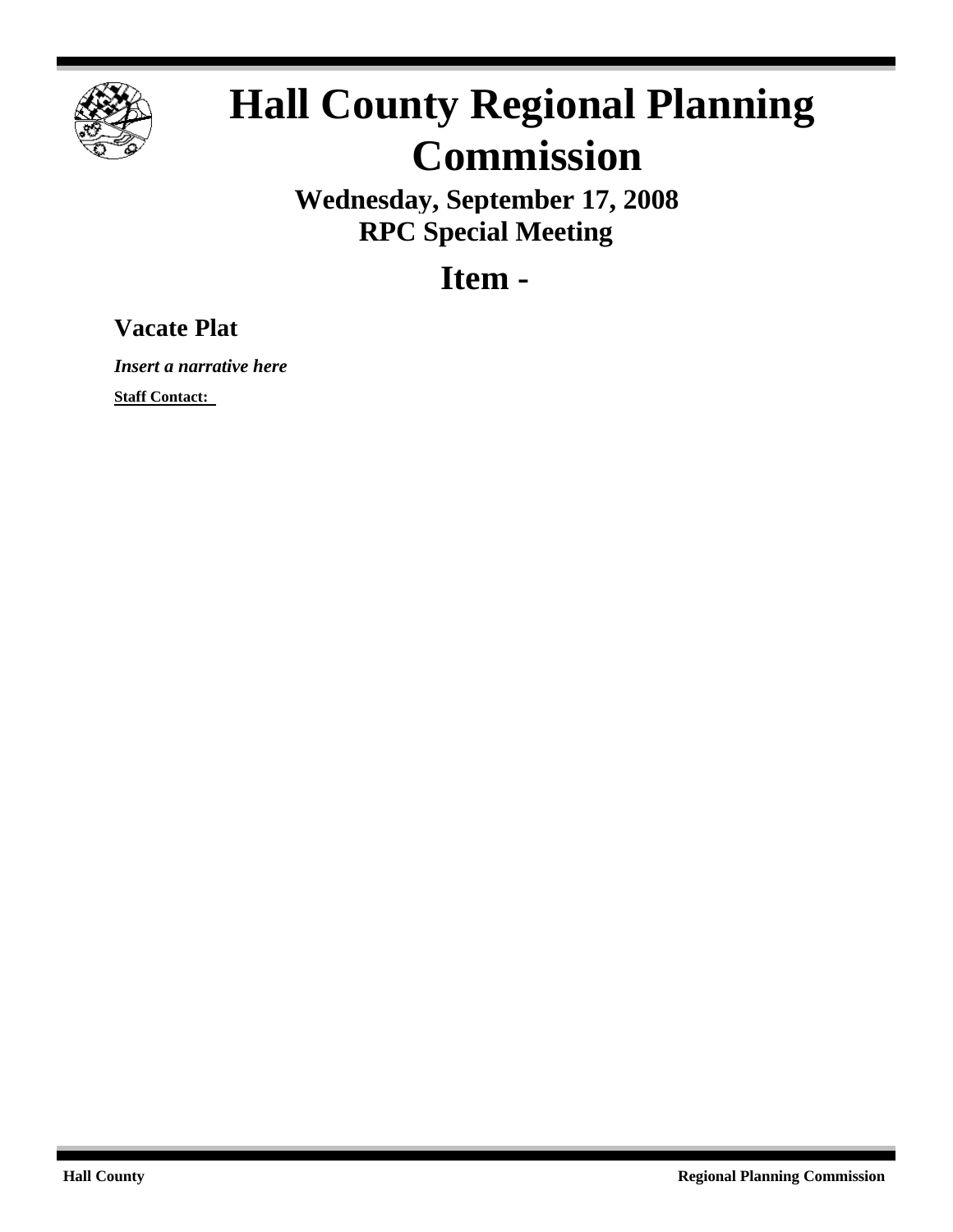September 9, 2008

Dear Members of the Board:

## **RE: Final Plat – Ski Enterprise Subdivision**

For reasons of Section 19-923 Revised Statues of Nebraska, as amended, there is herewith submitted a final plat of Ski Enterprise Subdivision, located west of 190<sup>th</sup> Road and North of White Cloud Road in Hall County, Nebraska.

This final plat proposes to create 1 lot on a tract of land being part of Lot One (1) (now vacated), Ski Enterprise Subdivision, being part of the Southwest Quarter of the Southwest Quarter (SW1/4 SW1/4) of Section Twenty (20), Township Twelve (12) North, Range Twelve (12) West of the  $6^{th}$  P.M., in Hall County, Nebraska. This land consists of approximately 2 acres.

You are hereby notified that the Regional Planning Commission will consider this final plat at the next meeting that will be held at 6:00 p.m. on September 17, 2008 in the Council Chambers located in Grand Island's City Hall.

Sincerely,

Chad Nabity, AICP Planning Director

cc: Director of Public Works Director of Building Inspections Manager of Postal Operations Trenton D. Snow, LLC

This letter was sent to the following School Districts 1R, 2, 3, 8, 12, 19, 82, 83, 100, 126.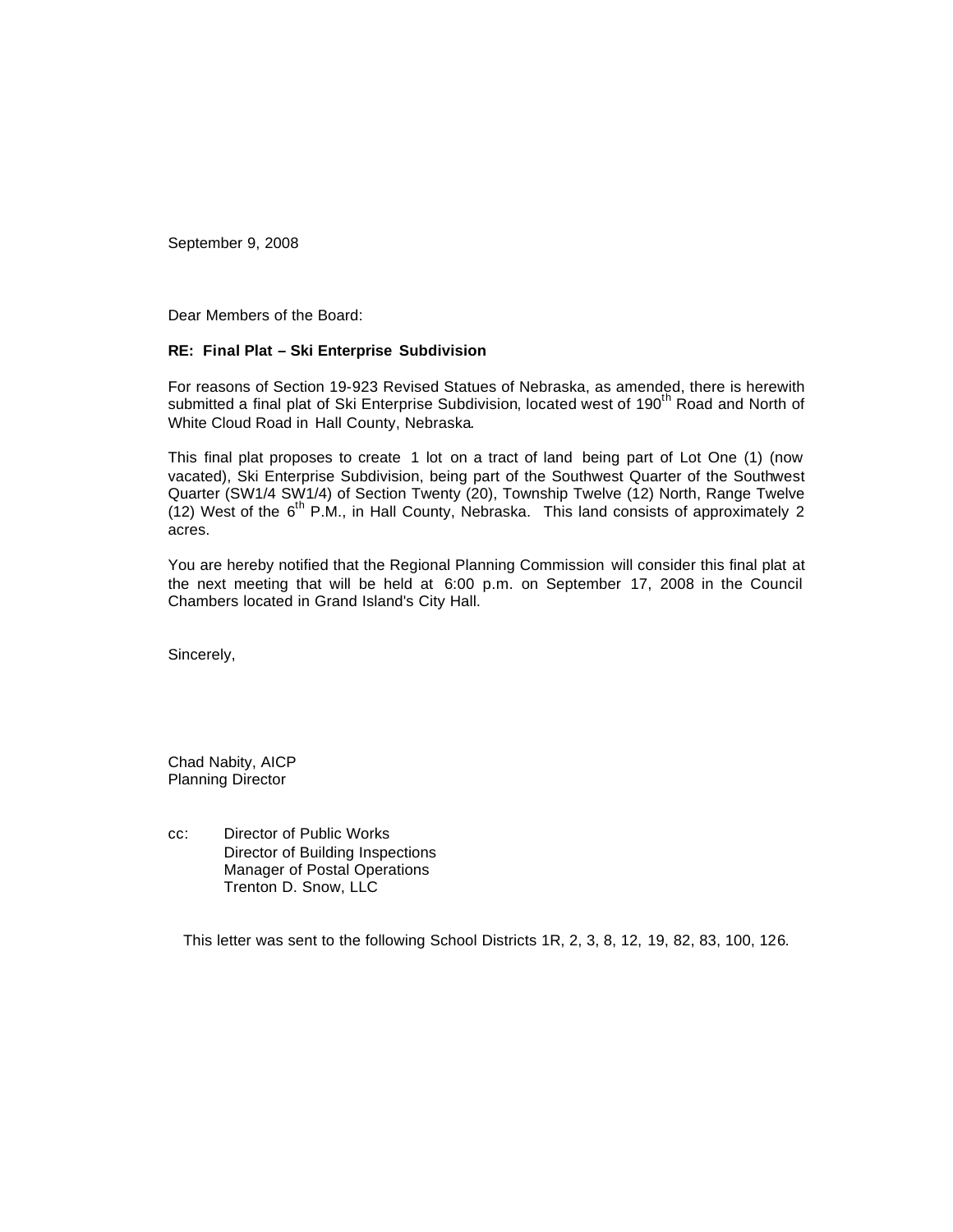